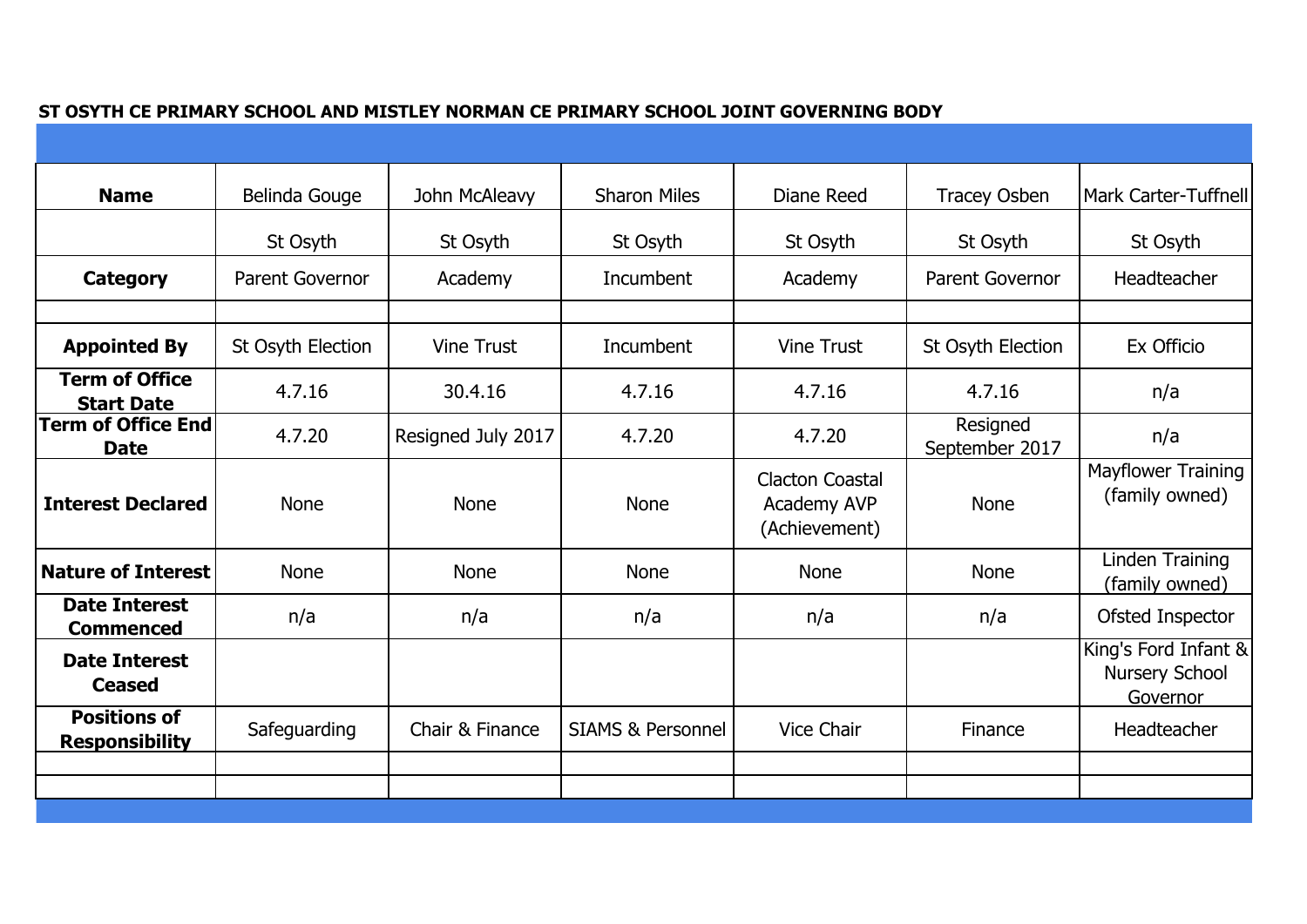| <b>Attendance at</b><br>meetings for the<br>academic year<br> 2016/17 |           |           |           |                  |           |     |
|-----------------------------------------------------------------------|-----------|-----------|-----------|------------------|-----------|-----|
| 4.10.16                                                               | Yes       | Yes       | Yes       | Yes              | Yes       | Yes |
| 6.12.16                                                               | Yes       | Yes       | Apologies | Yes              | Yes       | Yes |
| 31.1.17                                                               | Yes       | Apologies | Yes       | Yes              | Apologies | Yes |
| 28.3.17                                                               | Apologies | Yes       | Apologies | Apologies        | Apologies | Yes |
| 23.5.17                                                               | Yes       | Yes       | Apologies | <b>Apologies</b> | Apologies | Yes |
| 18.7.17                                                               | Yes       | Yes       | Yes       | No               | No        | Yes |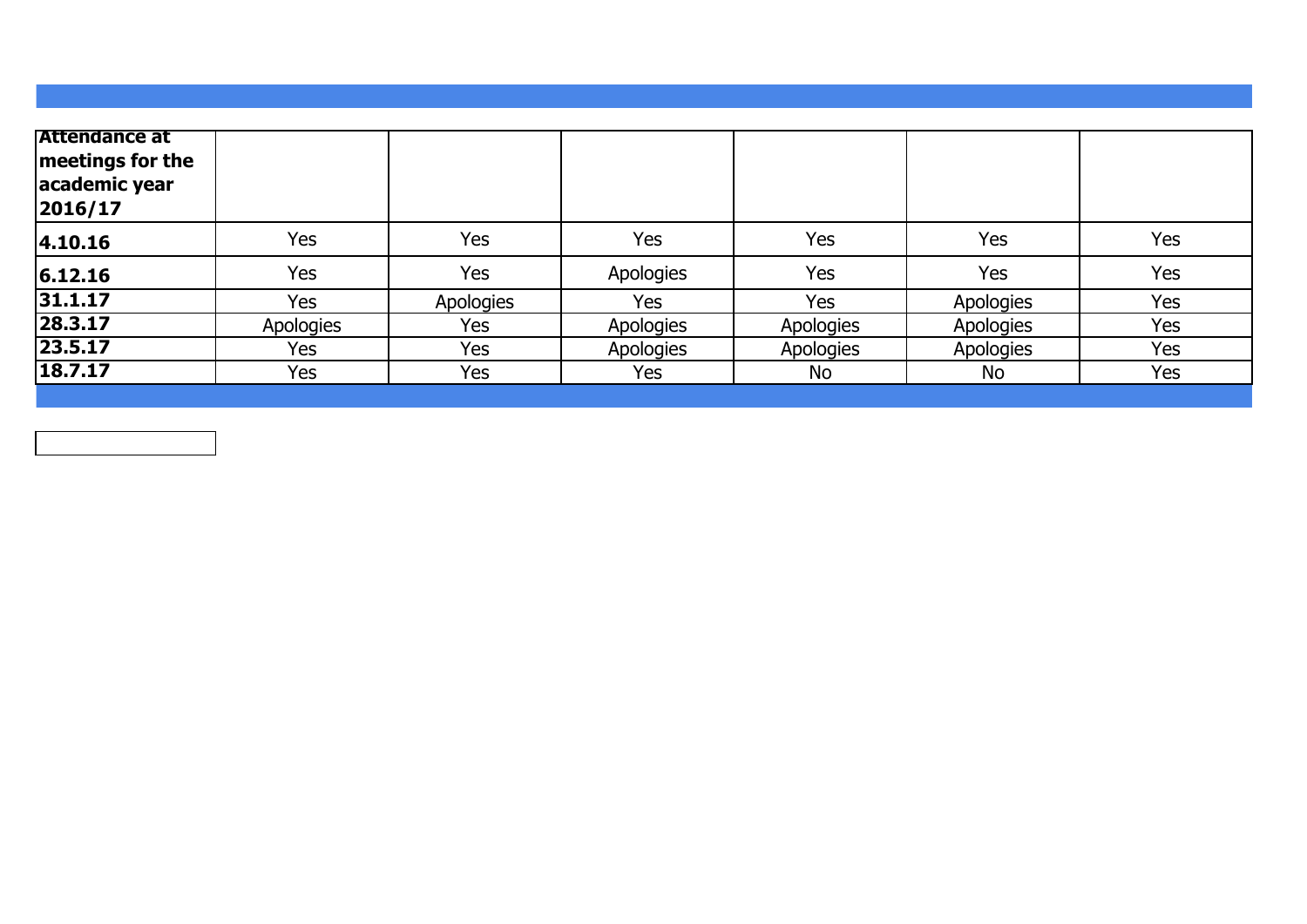| Lucie Levett          | Dawn Stevens                                                              | Claire Epsom      | <b>Brenda</b><br>Westwood       | Karen Jones    | <b>Dominic</b><br>Robinson | Nick Kricka           | Sharon Porter             |
|-----------------------|---------------------------------------------------------------------------|-------------------|---------------------------------|----------------|----------------------------|-----------------------|---------------------------|
| St Osyth              | St Osyth                                                                  |                   | Mistley Norman   Mistley Norman | Mistley Norman | <b>Mistley Norman</b>      | Mistley Norman        | Mistley<br>Norman/VT      |
| <b>Staff Governor</b> | <b>SBM</b>                                                                | Academy           | <b>PCC</b>                      | Headteacher    | Incumbent                  | <b>Staff Governor</b> | Finance<br><b>Manager</b> |
| Staff                 | <b>Staff</b>                                                              | <b>Vine Trust</b> | <b>PCC</b>                      | Ex Officio     | Incumbent                  | <b>Staff</b>          | <b>Vine Trust</b>         |
| 4.10.16               | n/a                                                                       | 1.9.17            | 18.11.14                        | n/a            |                            |                       | n/a                       |
| 01/09/2017            | n/a                                                                       | 1.9.21            | 18.11.18                        | n/a            |                            |                       | n/a                       |
| <b>None</b>           | <b>Electrical Solutions</b><br>(family member works)<br>for this compamy) | <b>None</b>       | None                            | <b>None</b>    |                            | <b>None</b>           | <b>None</b>               |
| <b>None</b>           |                                                                           |                   |                                 |                |                            |                       |                           |
| n/a                   |                                                                           |                   |                                 |                |                            |                       |                           |
|                       |                                                                           |                   |                                 |                |                            |                       |                           |
| <b>Staff</b>          | <b>School Business</b><br>Manager STO                                     |                   | <b>SIAMS</b>                    |                |                            |                       |                           |
|                       |                                                                           |                   |                                 |                |                            |                       |                           |
|                       |                                                                           |                   |                                 |                |                            |                       |                           |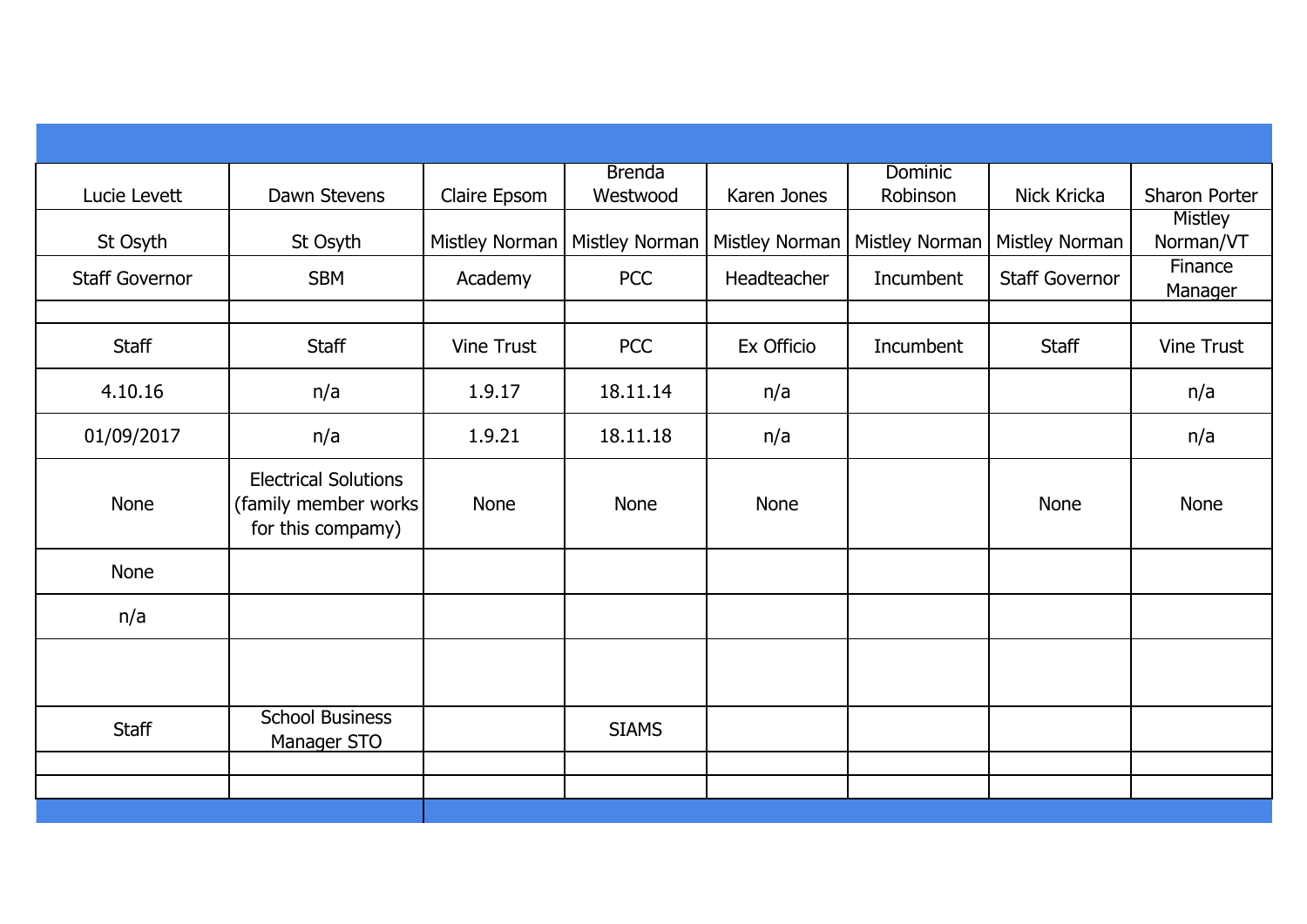| Yes | Yes |     |     |     |     |     |           |
|-----|-----|-----|-----|-----|-----|-----|-----------|
| Yes | Yes |     |     |     |     |     |           |
| Yes | Yes | n/a | Yes | Yes | n/a | n/a | Apologies |
| Yes | Yes | n/a | Yes | Yes | n/a | n/a | Apologies |
| Yes | Yes | Yes | Yes | Yes | n/a | n/a | Yes       |
| Yes | Yes | Yes | Yes | Yes | n/a | n/a | Yes       |
|     |     |     |     |     |     |     |           |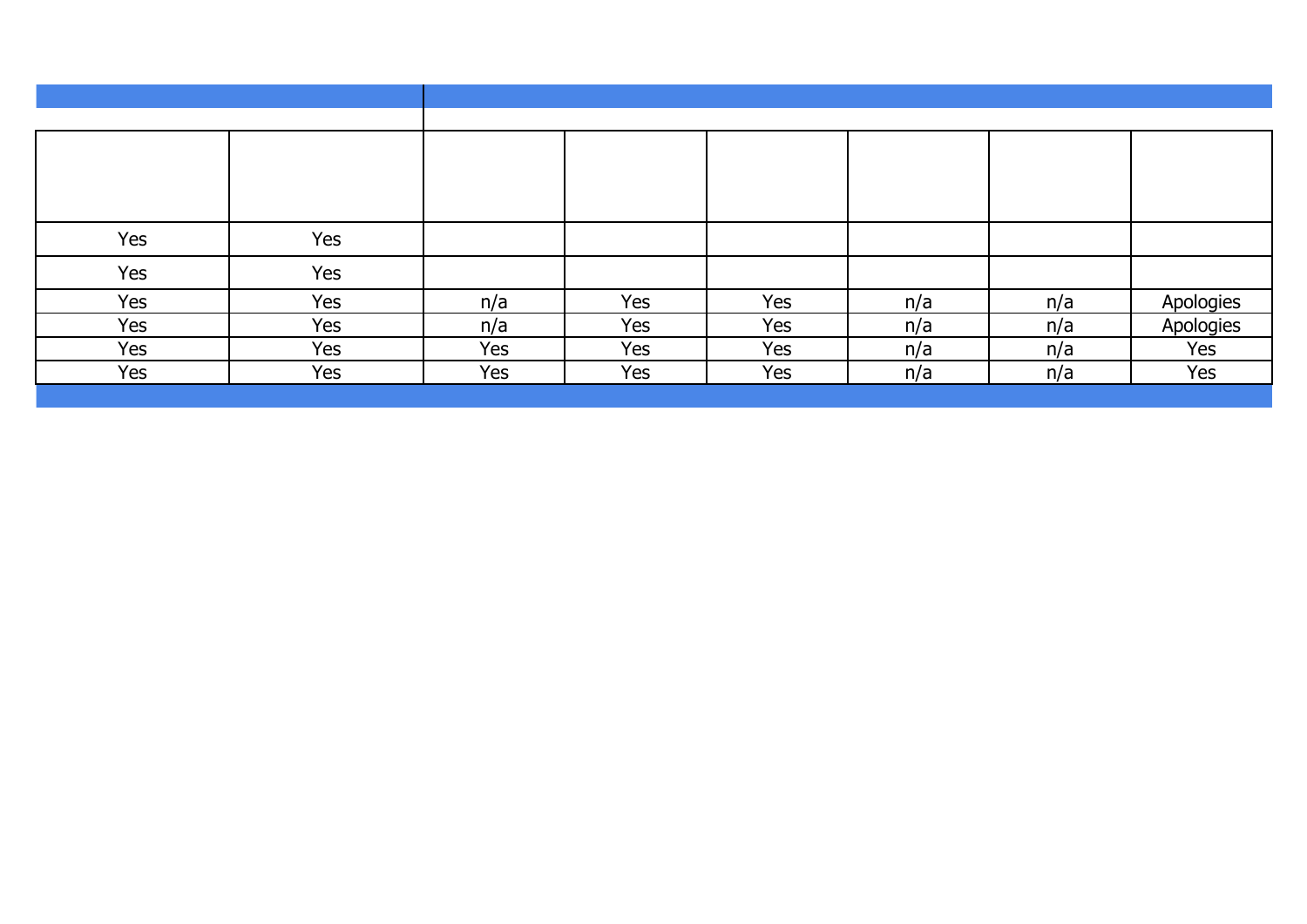| Dale Robinson          | Carole Adams                                             |
|------------------------|----------------------------------------------------------|
| Mistley Norman         | Mistley Norman                                           |
| Parent                 | Academy                                                  |
|                        |                                                          |
| <b>Parent Election</b> | <b>Vine Trust</b>                                        |
|                        | 8.6.16                                                   |
| Resigned               | 8.6.20                                                   |
| None                   | Manningtree High<br><b>School Assistant</b><br>Principal |
|                        |                                                          |
|                        |                                                          |
|                        |                                                          |
|                        | <b>SEND &amp; PP</b>                                     |
|                        |                                                          |
|                        |                                                          |
|                        |                                                          |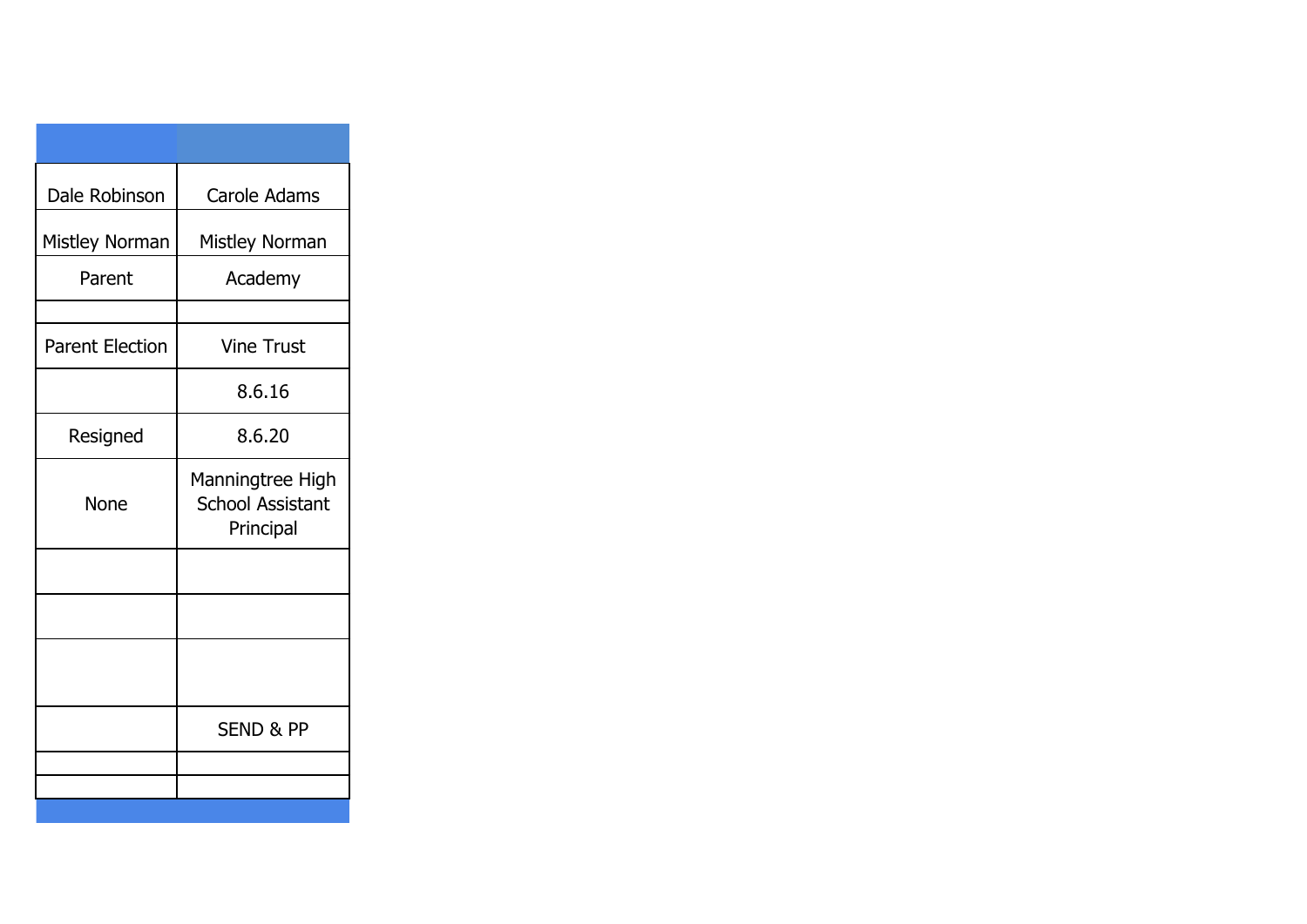| Yes      | <b>Yes</b> |
|----------|------------|
| Yes      | Yes        |
| Resigned | Yes        |
| Resigned | Yes        |
|          |            |